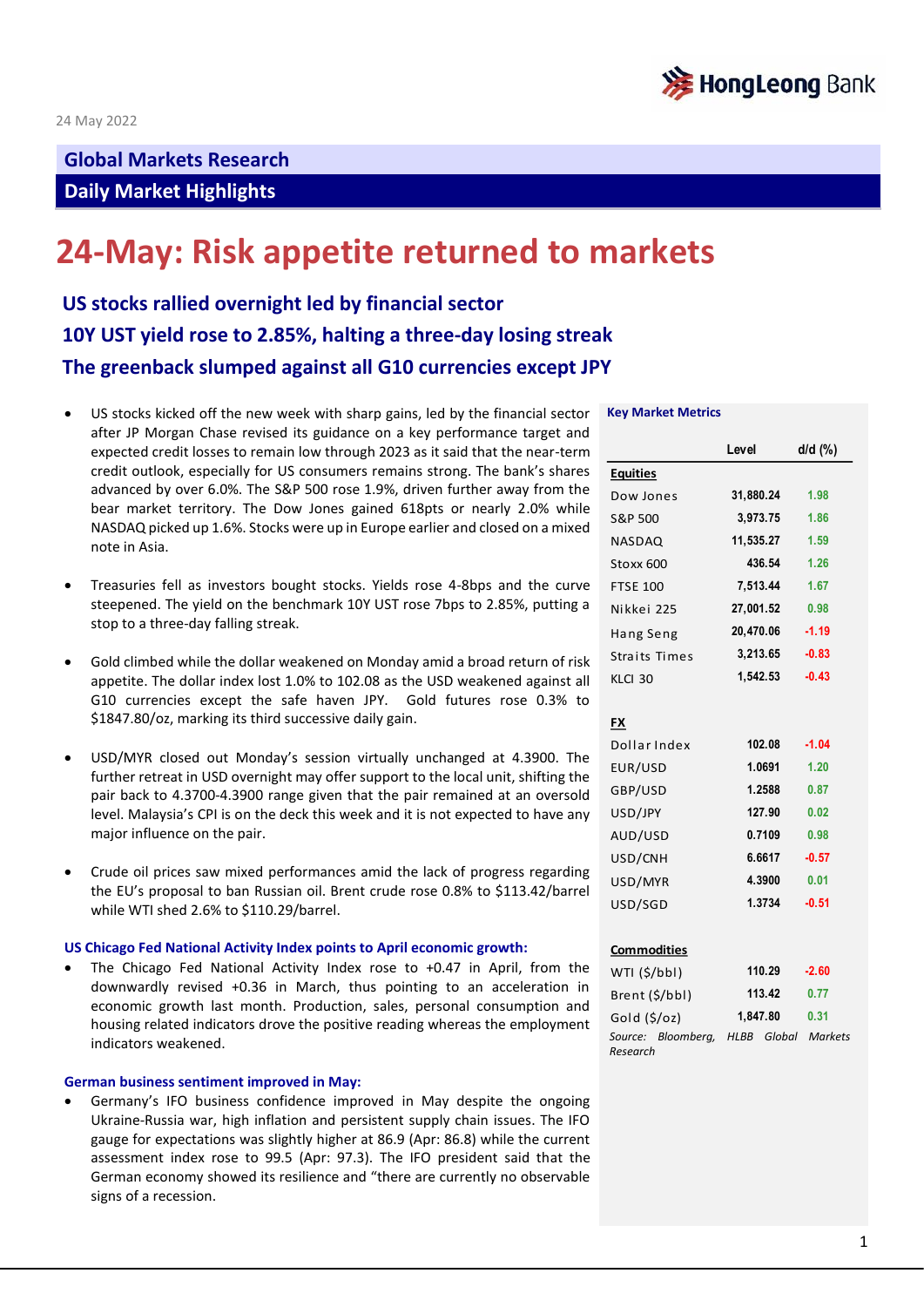

## **Hong Kong's inflation retreated in April:**

• Hong Kong's CPI inflation unexpectedly eased to 1.3% y/y in April, missing the consensus forecast of 2.0% y/y and down from 1.7% y/y in March. The core inflation rate, which removed the impact of all government's one-off relief measures, also came in lower at 1.6% y/y (versus 1.7% prior). The government said that the increase in basic food prices saw some moderation thanks to the stabilisation in vegetable supply while the prices of take-out/dining out food rose amid the receding Covid outbreak. It said that prices of energy-related items still saw visible increases and added that price pressures are expected to remain intensive due to elevated inflation in many major economies. The overall inflation should stay moderate in the near term as the domestic cost pressures remain largely mild.

## **Singapore's core CPI rate highest in over 10 years:**

• Singapore's all-item CPI inflation stabilised at 5.4% y/y in April (Mar: +5.4%), lower than the consensus forecast of 5.6% y/y. This came as consumer prices dropped 0.1% on a month-on-month basis following a sharp 1.2% increase prior, as costs of housing & utilities fell alongside transport as well as miscellaneous goods and services. The MAS core CPI rate inched up to 3.3% y/y in April (Mar: +2.9%), missing the forecast of 3.4% but still at over-ten-year high as prices of key categories such as food and clothing picked up.

#### **Malaysia's foreign reserves was lower in mid-May:**

• Malaysia's foreign reserves slipped to \$111.4b as at 13 May, from \$112.5b previously according to BNM. This is sufficient to finance 5.6 months of retained imports and is 1.1 times short-term external debt.

| <b>FX</b>  | <b>This Week</b> | 20-22     | 3Q-22     | 4Q-22     | 1Q-23     |
|------------|------------------|-----------|-----------|-----------|-----------|
| <b>DXY</b> | 101-104          | 106.00    | 108.00    | 105.00    | 103.00    |
| EUR/USD    | 1.04-1.07        | 1.02      | 1.00      | 1.01      | 1.03      |
| GBP/USD    | 1.22-1.26        | 1.21      | 1.20      | 1.22      | 1.24      |
| AUD/USD    | $0.69 - 0.71$    | 0.69      | 0.68      | 0.69      | 0.70      |
| USD/JPY    | 126-130          | 133.00    | 135.00    | 133.00    | 132.00    |
| USD/MYR    | 4.36-4.41        | 4.38      | 4.40      | 4.38      | 4.35      |
| USD/SGD    | 1.37-1.39        | 1.39      | 1.40      | 1.38      | 1.37      |
|            |                  |           |           |           |           |
| Rates, %   | Current          | 20-22     | 30-22     | 4Q-22     | 10-23     |
| Fed        | $0.75 - 1.00$    | 1.25-1.50 | 2.00-2.25 | 2.50-2.75 | 2.50-2.75 |
| <b>ECB</b> | $-0.50$          | $-0.50$   | $-0.50$   | $-0.25$   | $-0.25$   |
| <b>BOE</b> | 1.00             | 1.25      | 1.25      | 1.25      | 1.25      |

RBA 0.35 0.50 0.75 1.00 1.25 BOJ -0.10 -0.10 -0.10 -0.10 -0.10 -0.10 BNM 2.00 2.00 2.50 2.50 2.75

#### **House View and Forecasts**

*Source: HLBB Global Markets Research*

## **Up Next**

| Date  | <b>Events</b>                                    | Prior   |
|-------|--------------------------------------------------|---------|
| 24/05 | JP Jibun Bank Japan PMI Services (May P)         | 50.7    |
|       | JP Jibun Bank Japan PMI Mfg (May P)              | 53.5    |
|       | EZ S&P Global Eurozone Manufacturing PMI (May P) | 55.5    |
|       | EZ S&P Global Eurozone Services PMI (May P)      | 57.7    |
|       | UK S&P Global/CIPS UK Manufacturing PMI (May P)  | 55.8    |
|       | UK S&P Global/CIPS UK Services PMI (May P)       | 58.9    |
|       | US S&P Global US Manufacturing PMI (May P)       | 59.2    |
|       | US S&P Global US Services PMI (May P)            | 55.6    |
|       | US Richmond Fed Manufact. Index (May)            | 14.0    |
|       | US New Home Sales MoM (Apr)                      | $-8.6%$ |
| 25/05 | SG GDP YoY (1Q F)                                | 3.4%    |

#### **Hong Leong Bank Berhad**

| Fixed Income & Economic Research, Global |
|------------------------------------------|
| Markets                                  |
| Level 8, Hong Leong Tower                |
| 6, Jalan Damanlela                       |
| <b>Bukit Damansara</b>                   |
| 50490 Kuala Lumpur                       |
| Tel: 603-2081 1221                       |
| Fax: 603-2081 8936                       |
| HLMarkets@hlbb.hongleong.com.my          |

2